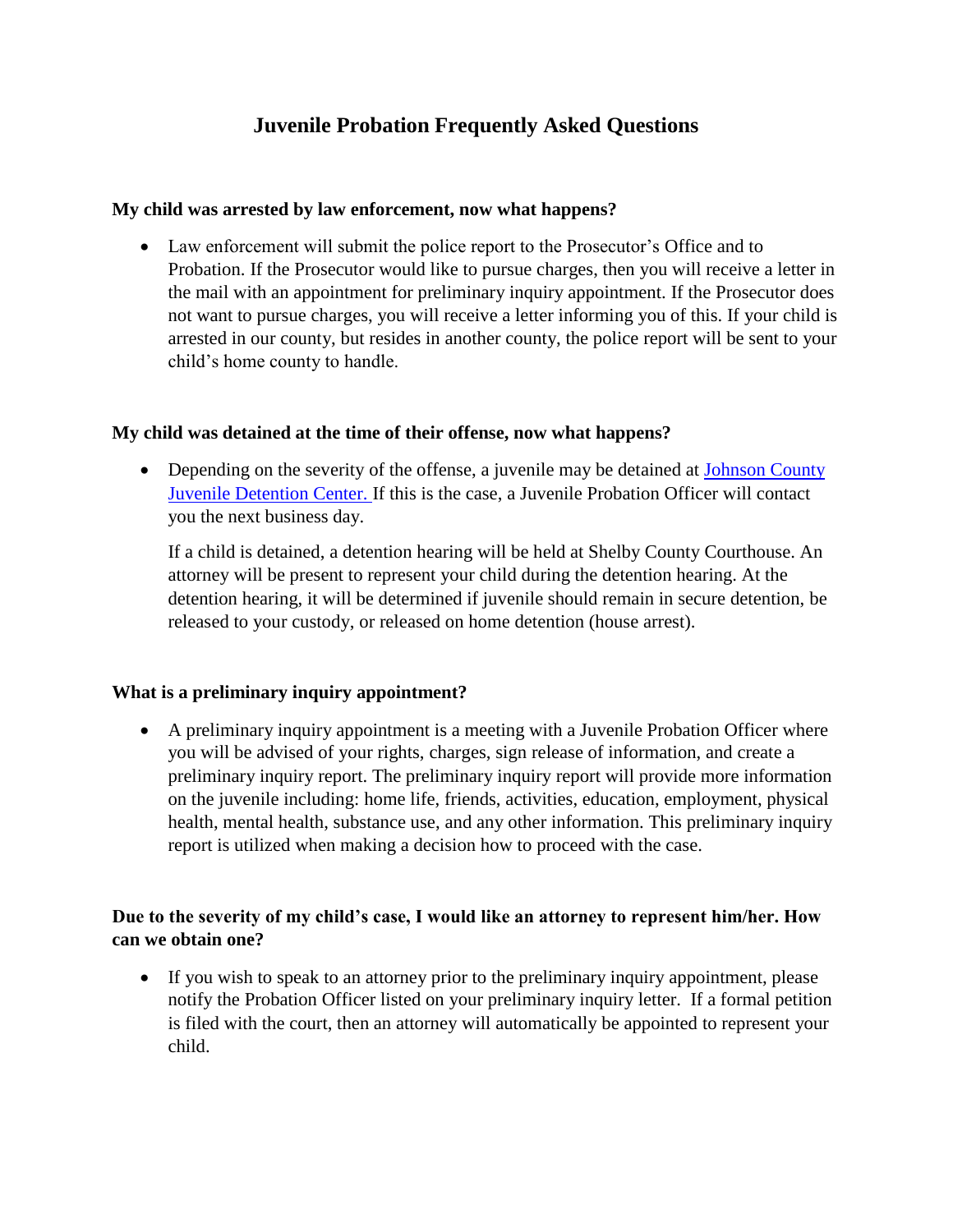## **Our family is already involved with Department of Child Services, now what happens?**

• Shelby County has a [Dual-Status](https://www.in.gov/courts/iocs/files/Dual-Status-Resource-Notebook.pdf) Team. This team will review cases that are involved with Department of Child Services and/or Probation. It will determine a lead agency to manage the case, although both agencies will be working the case. The goal is to not duplicate services and to address the needs of the child/family.

### **What happens during the formal court process?**

- Detention hearing is a hearing for when a juvenile is detained at the time of their offense and is required to be held within 48 hours (not counting weekends or holidays). The purpose of this hearing is to determine if juvenile should be released from secure detention, placed on home detention, or released into the parent/guardian's care.
- Initial hearing is a hearing for when a juvenile will be read his rights and charges. The juvenile can enter a denial or admit to the charges.
- Waiver hearing is a hearing that happens when a Prosecutor asks the Judge/Magistrate to send the case to adult court. The Judge/Magistrate will hear information about the case and determine which court is best for case to be heard.
- Pretrial conference is a hearing to review any updates on the case, determine if fact finding is still being held, or if an agreement has been made.
- Fact-Finding hearing is a hearing for the Prosecutor and Defense to present their case to the Judge/Magistrate including witnesses and other evidence. The Judge/Magistrate will then determine if the juvenile committed those delinquent acts.
- Dispositional Hearing is a hearing to determine the disposition of the case. The Judge/Magistrate will review the predisposition report prepared by Probation. The Judge/Magistrate can hear testimony from the Prosecutor and the Defense. The Judge/Magistrate has the ultimate decision of disposition.
- Review hearing is a hearing to review certain things that have been required. This is common if a juvenile is placed in a residential facility to have a review hearing every 60 days. There may be a review hearing to review status of conditions such as home detention.

#### **My child has admitted to an offense, now what?**

• Prior to the dispositional hearing, your child will meet with a Juvenile Probation Officer to complete a predisposition report. At this appointment, we will complete the IYAS Risk Assessment to determine a risk level that determines what criminogenic areas to work on, how often to be seen, and what programs to utilize. We will also update information from the original preliminary inquiry report. After updating information and completing the IYAS Risk Assessment, Probation will submit the pre-dispositional report with our recommendations on how to handle the case to the court.